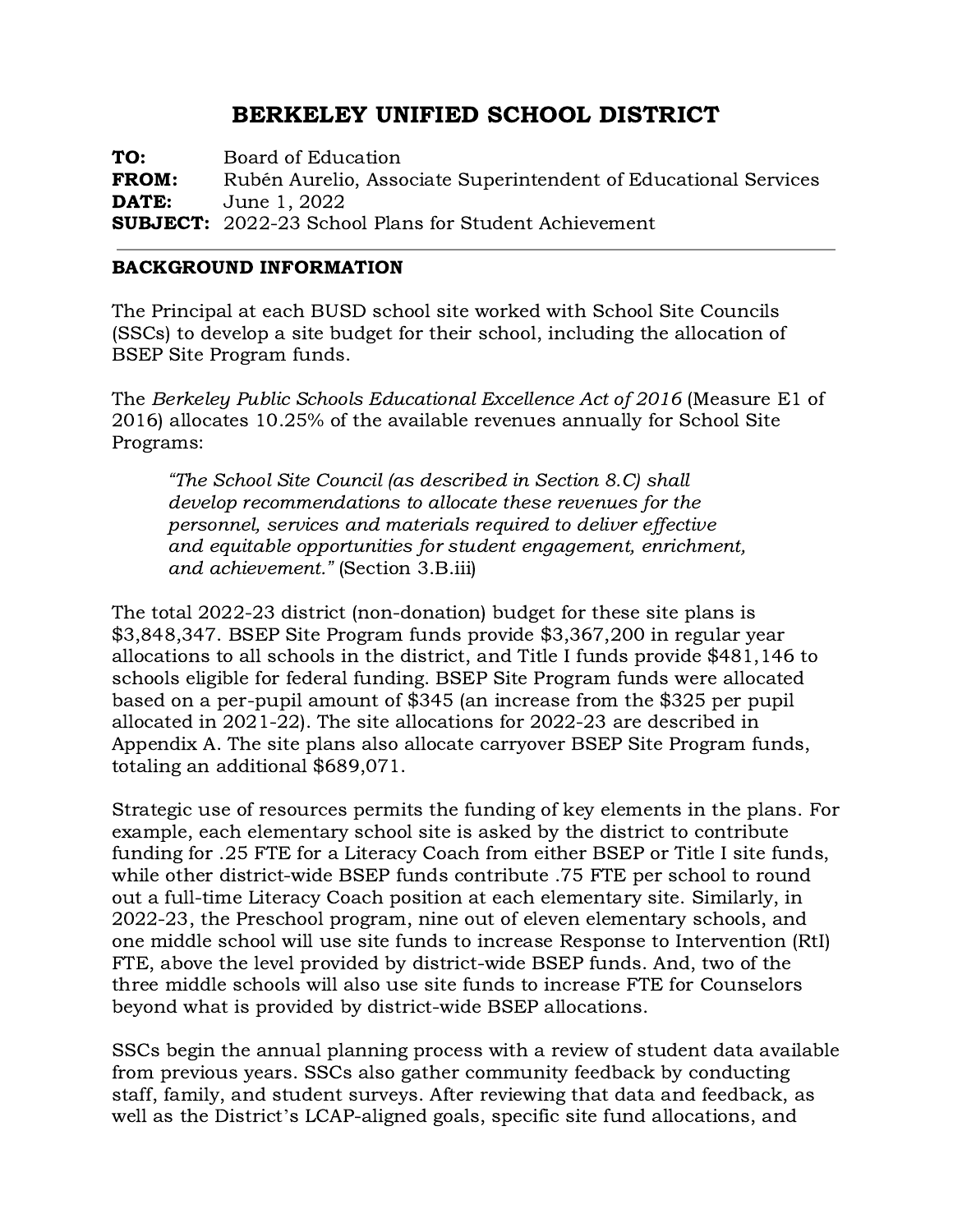centrally allocated positions and programs, each SSC developed an action plan which identified strategies to address school needs, using Federal Title I funds (if applicable), BSEP Site Program funds, and any other available resources such as grants and PTA donations.

In addition to standard site expenditures such as academic and enrichment staff and materials/supplies, many sites continue to support mental and behavioral health needs through funding counselor salaries or counseling contracts.

Appendix B contains each school's Site Budget summary, which include allocations of all known site resources for the 2022-23 school year.

The Consolidated School Plan document includes plans to expend Site Program funds for Early Childhood Education, each elementary and middle school, as well as Berkeley High, Berkeley Technology Academy and the Independent Study Program. All elementary and middle schools, as well as BTA, use a standard template, which includes:

- Cover page including the Purpose and Description of the Plan
- Surveys
- Classroom Observations
- Analysis of Current Instructional Program
- Standards, Assessment, and Accountability
- Staffing and Professional Development
- Teaching and Learning
- Opportunity and Equal Educational Access
- Parental Engagement
- Stakeholder Involvement
- Resource Inequities
- School and Student Performance Data
- Planned Improvements in Student Performance (goals, strategies, and proposed expenditures, annual review and analysis)
- School Site Council Membership
- Signed Recommendations and Assurances
- Attachment School Site Budget Summary

Early Childhood Education, Independent Study, and Berkeley High each use their own school plan formats to summarize site spending, and these formats also include proposed site fund expenditures, School Site Council membership, signed Recommendations and Assurances, and an attached School Site Budget Summary.

The School Plans comply with the basic legal assurances for Title I as well as BSEP/Measure E1 of 2016. Each site plan includes strategies to increase the performance of all students while accelerating the achievement of those who have not been succeeding in school.